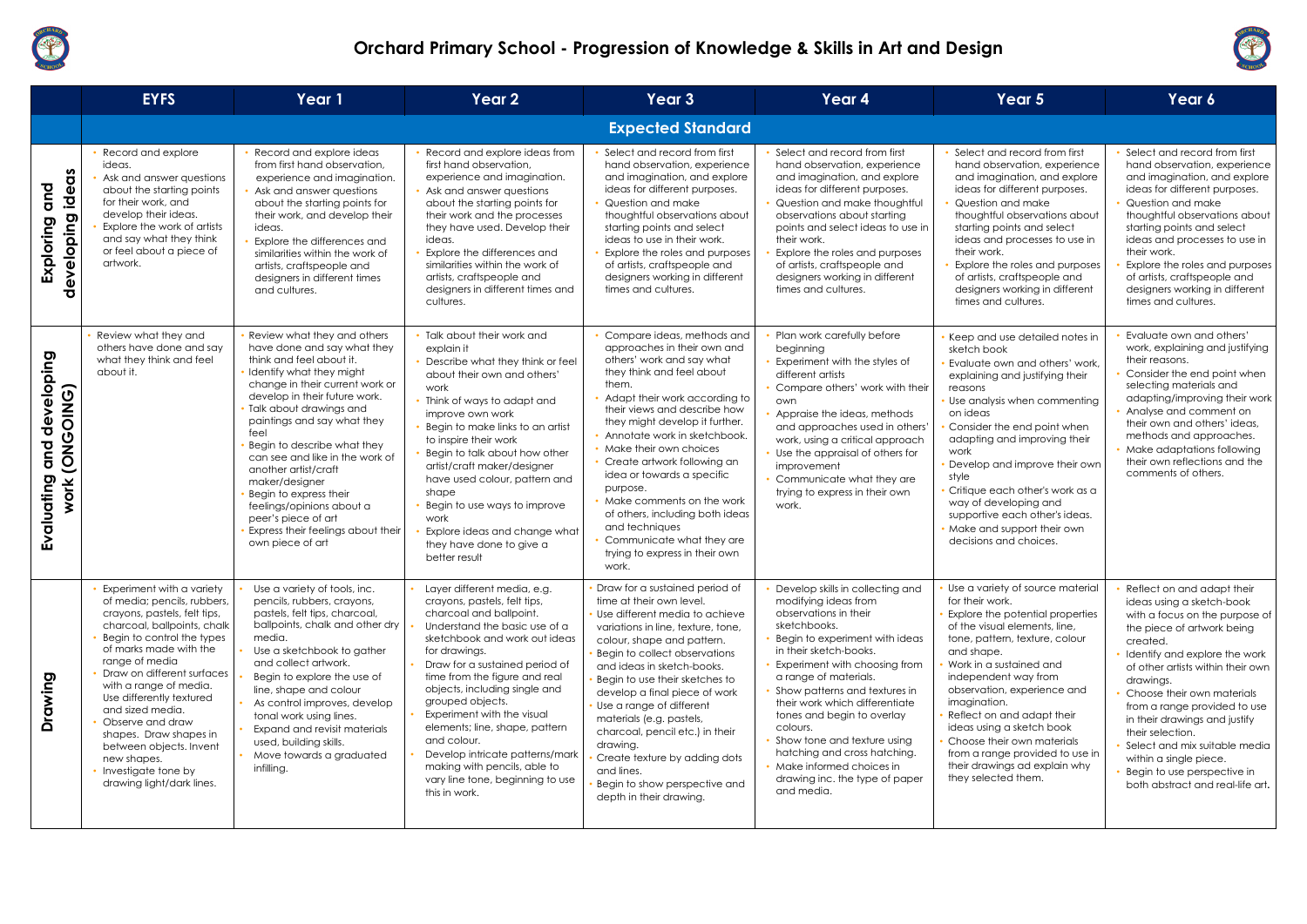|                   |                                                                                                                                                                                                                                                                                                 | Can they draw lines of<br>different shapes and<br>thickness, using different<br>grades of pencil?<br>Use some control when<br>drawing and painting                                                                                                                                                                                                                                                                                                                            | Can they understand where<br>they might use different grades<br>of pencil in their drawing and<br>why?<br>Can they use different shading<br>techniques to create different<br>tones?<br>Have had an experience of<br>working on a variety of<br>types/colours/shapes and sizes<br>of paper.<br>Working in a variety of ways: on<br>a table/floor/easel/etc.                                                                                                                                                                                                                                                                                                         | Experiment with different<br>grades of pencil and other<br>implements.<br>Plan, refine and alter their<br>drawings as necessary.<br>Show patterns and textures in<br>their work which differentiate<br>tones.<br>• Use drawing as a tool to<br>express and idea.<br>• Indicate movement using<br>lines.                                                                                                                                                                                                                                                                                                                                                                                                                                            | Develop use of perspective,<br>distance and depth in their<br>drawing.<br>Alter and refine drawings and<br>describe changes using art<br>vocabulary.<br>Use research to inspire drawings<br>from memory and imagination.<br>Explore relationships between<br>line and tone, pattern and<br>shape, line and texture.                                                                                                                                                                                                                                                                                                                                                                                                                                                        | • Use correct terminology for<br>materials they have selected.<br>• Begin to develop their own<br>style.<br>• With support can select and<br>mix suitable media within a<br>single piece.<br>Use shading and tone to add<br>depth and shape to their<br>drawings.<br>• Use line to create movement<br>in a drawing.<br>• Understand how drawing skills<br>can support other medias.<br>• Develop a series of drawings<br>that explore a theme.                                                                                                                                                                                                                                                                                                                              | Their drawings show a strong<br>understanding of how to use<br>shading techniques to create<br>depth and tone.<br>Manipulate and experiment<br>with the elements of art; line,<br>tone, pattern, texture, form,<br>space, colour and shape.                                                                                                                                                                                                                                                                                                                                                                                                                                                                                                                                                                                                                                                                                                                                                                                                                                                                         |
|-------------------|-------------------------------------------------------------------------------------------------------------------------------------------------------------------------------------------------------------------------------------------------------------------------------------------------|-------------------------------------------------------------------------------------------------------------------------------------------------------------------------------------------------------------------------------------------------------------------------------------------------------------------------------------------------------------------------------------------------------------------------------------------------------------------------------|---------------------------------------------------------------------------------------------------------------------------------------------------------------------------------------------------------------------------------------------------------------------------------------------------------------------------------------------------------------------------------------------------------------------------------------------------------------------------------------------------------------------------------------------------------------------------------------------------------------------------------------------------------------------|----------------------------------------------------------------------------------------------------------------------------------------------------------------------------------------------------------------------------------------------------------------------------------------------------------------------------------------------------------------------------------------------------------------------------------------------------------------------------------------------------------------------------------------------------------------------------------------------------------------------------------------------------------------------------------------------------------------------------------------------------|----------------------------------------------------------------------------------------------------------------------------------------------------------------------------------------------------------------------------------------------------------------------------------------------------------------------------------------------------------------------------------------------------------------------------------------------------------------------------------------------------------------------------------------------------------------------------------------------------------------------------------------------------------------------------------------------------------------------------------------------------------------------------|-----------------------------------------------------------------------------------------------------------------------------------------------------------------------------------------------------------------------------------------------------------------------------------------------------------------------------------------------------------------------------------------------------------------------------------------------------------------------------------------------------------------------------------------------------------------------------------------------------------------------------------------------------------------------------------------------------------------------------------------------------------------------------|---------------------------------------------------------------------------------------------------------------------------------------------------------------------------------------------------------------------------------------------------------------------------------------------------------------------------------------------------------------------------------------------------------------------------------------------------------------------------------------------------------------------------------------------------------------------------------------------------------------------------------------------------------------------------------------------------------------------------------------------------------------------------------------------------------------------------------------------------------------------------------------------------------------------------------------------------------------------------------------------------------------------------------------------------------------------------------------------------------------------|
| O<br>C<br>Paintir | Use a variety of tools and<br>techniques including the<br>use of different brush sizes<br>and types.<br>Experiment with tools and<br>techniques e.g. layering,<br>mixing media, scrapping<br>through<br>Identify primary colours<br>by name<br>Create textured paint by<br>adding sand, plaster | Use a variety of tools and<br>techniques including the use<br>of different brush sizes and<br>types.<br>Mix and match colours to<br>artefacts and objects.<br>Work on different scales.<br>Mix secondary colours and<br>shades using different types<br>of paint.<br>Create different textures.<br>Develop correct language of<br>colours and groupings,<br>moving towards predicting<br>colours mixed.<br>Working in and exploring<br>colour spectrums.<br>Making own black. | Mix a range of secondary<br>colours, shades and tones.<br>Experiment with tools and<br>techniques, inc. layering,<br>mixing media, scraping through<br>etc.<br>Work on a range of scales<br>• Mix and match colours using<br>artefacts and objects.<br>Have the correct language for<br>equipment and media they<br>use.<br>Confident at mixing and<br>predicting colours.<br>Confident about lightening<br>and darkening colours and<br>confident to make own black.<br>Confident to work<br>independently, in groups and<br>as a class.<br>Experiment with watercolour<br>techniques to create different<br>effects.<br>Selects the best material for the<br>job. | Develop colour mixing and<br>matching skills E.g. mix a<br>variety of colours and know<br>which primary colours make<br>secondary colours.<br>Use a developed colour<br>vocabulary.<br>Experiment with different<br>effects and textures inc.<br>blocking in colour, washes,<br>thickened paint<br>Work confidently on a range<br>of scales e.g. thin brush on<br>small picture etc.<br>Develop brush control skills<br>and use brushes in different<br>ways.<br>Explore different ways to<br>lighten and darken.<br>Explore a wider range of<br>paint types and techniques.<br>Identify what colours work<br>well together.<br>Create a background using a<br>wash.<br>Begin to work more<br>abstractly.<br>Experiment with mood using<br>colour. | Make and match colours with<br>increasing accuracy.<br>• Use more specific colour<br>language e.g. tone, shade,<br>Choose paints and implements<br>appropriately.<br>Purposefully select brush<br>techniques to create different<br>effects.<br>Predict the effect of the<br>colour/size/texture of paper will<br>have on their painting.<br>Create mood in a painting.<br>Use shade to create depth in a<br>painting.<br>Plan and create different<br>effects and textures with paint<br>according to what they need<br>for the task.<br>Show increasing<br>independence and creativity<br>with the painting process.<br>Mix and use tints and shades.<br>• Mix colours and know which<br>primary colours make<br>secondary colours Use more<br>specific colour language. | Demonstrate a secure<br>knowledge about primary and<br>secondary, warm and cold,<br>complementary and<br>contrasting colours.<br>Work on preliminary studies to<br>test media and materials.<br>Create imaginative work from<br>a variety of sources.<br>Select different<br>colour/size/texture of paper to<br>create desired effects.<br>• Understand primary and<br>secondary colours and predict<br>colour mixing in their work.<br>• Understand the different<br>properties of different paints.<br>Create a range of shades using<br>different kinds of paint.<br>• Create mood in a painting.<br>• Use shade to create depth in a<br>painting.<br>· Identify different painting styles<br>and how these have artists are<br>influenced by these styles over<br>time. | Create shades using<br>black/white.<br>Choose appropriate paint,<br>paper and implements to<br>adapt and extend their work.<br>Carry out preliminary studies,<br>test media and materials and<br>mix appropriate colours.<br>Understand primary,<br>secondary, harmonising and<br>complimentary colours and<br>predict colour mixing in their<br>work.<br>Use a wide range of techniques<br>in their work and explain why<br>they have chosen these<br>techniques.<br>They have a strong<br>understanding of colour theory<br>and how to use it to create a<br>balanced painting.<br>Choose to use a limited range<br>of colour to produce a chosen<br>effect.<br>Develop a painting from a<br>drawing<br>Create imaginative work from<br>a variety of sources e.g.<br>observational drawing, themes,<br>poetry, music<br>Mix and match colours to<br>create atmosphere and light<br>effects<br>Begin to use perspective in<br>both abstract and real life art<br>Work from a variety of sources,<br>inc. those researched<br>independently.<br>Show an awareness of how<br>paintings are created<br>(composition). |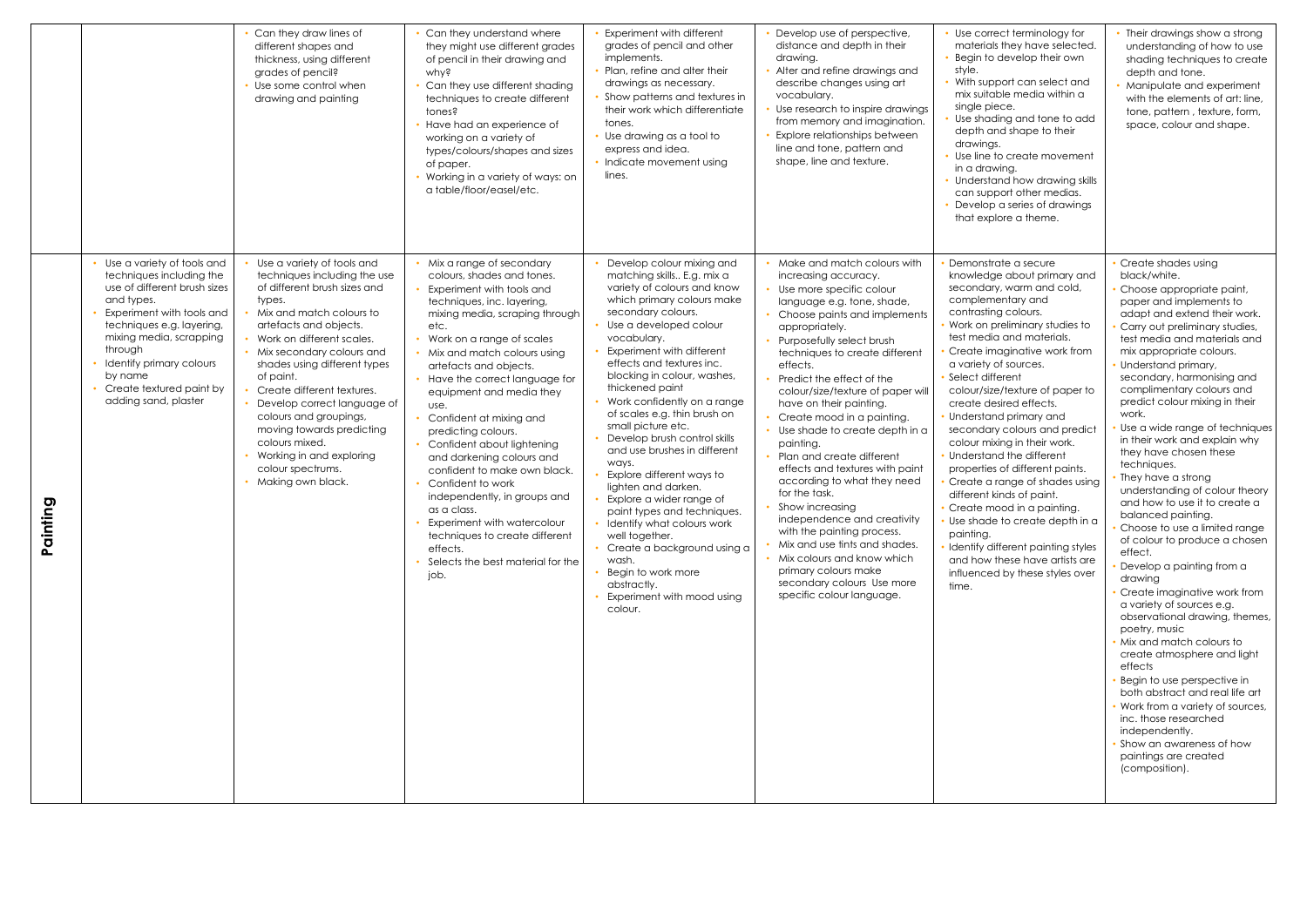| Printing                                              | Print with a range of hard<br>and soft materials e.g.<br>corks, pen barrels, sponge<br>Make simple marks on<br>rollers and printing palettes<br><b>Build repeating patterns</b><br>and recognise pattern in<br>the environment<br>Make rubbings to collect<br>textures and patterns                                                                                                                                                                                                                                                                                                                                                                                                                                                                                                           | Print with a range of hard and<br>soft materials e.g. corks, pen<br>barrels, sponge<br>Make simple marks on rollers<br>and printing palettes<br>Take simple prints i.e. mono -<br>printing Roll printing ink over<br>found objects to create<br>patterns e.g. plastic mesh,<br>stencils<br><b>Build repeating patterns and</b><br>recognise pattern in the<br>environment<br>Create simple printing blocks<br>with press print<br>Design more repetitive patterns<br>Experiment with overprinting<br>motifs and colour<br>Make rubbings to collect<br>textures and patterns                                                                                                                                                                                                                                                                                                                                                                                                                                                                                                        | Use a variety of techniques, inc.<br>relief, press and fabric printing<br>and rubbings.<br>Design patterns of increasing<br>complexity and repetition.<br>Print using a variety of materials,<br>objects and techniques.<br>Can print single, repeat and<br>picture endpieces in more than<br>one colour.<br>Select the best materials for the<br>job                                                                                               | Refine techniques learnt in KS1<br>Add layers.<br>Experiment with layered printing<br>using 2 colours or more.<br>Understand how printing can<br>be used to make numerous<br>designs.<br>Transfer a drawing into a print.<br>Research, create and refine a<br>print using a variety of<br>techniques.<br>Select broadly the kinds of<br>material to print with in order to<br>get the effect they want<br>Talk about the processes used<br>to produce a simple print.                                            | Develop the use of layers and<br>overlays (up to 6).<br>Design and create more<br>complicated stencil work.<br>Explore a variety of printing<br>techniques.<br>Create an accurate print design.<br>Use printmaking as a tool with<br>other medias to develop a final<br>outcome.                                                                                                                                                                                                                                                                                                | Explain a few techniques, inc'<br>the use of poly-blocks, relief,<br>mono and resist printing.<br>Choose the printing method<br>appropriate to task.<br>Build up layers and<br>colours/textures.<br>Organise their work in terms of<br>pattern, repetition, symmetry or<br>random printing styles.<br>Choose inks and overlay colours<br>Select suitable printing media<br>for the task<br>Create an accurate print<br>design that reflects a theme or<br>ideas.<br>Make links with printmaking and<br>other medias to help develop<br>their work. | Be familiar with layering prints.<br>Add relief details into their prints<br>Create linked pattern work with<br>up to 6 overlays.<br>Identify different printing<br>methods and make decisions<br>about the effectiveness of their<br>printing methods.<br>Alter and modify work.<br>Work relatively independently.                                    |
|-------------------------------------------------------|-----------------------------------------------------------------------------------------------------------------------------------------------------------------------------------------------------------------------------------------------------------------------------------------------------------------------------------------------------------------------------------------------------------------------------------------------------------------------------------------------------------------------------------------------------------------------------------------------------------------------------------------------------------------------------------------------------------------------------------------------------------------------------------------------|------------------------------------------------------------------------------------------------------------------------------------------------------------------------------------------------------------------------------------------------------------------------------------------------------------------------------------------------------------------------------------------------------------------------------------------------------------------------------------------------------------------------------------------------------------------------------------------------------------------------------------------------------------------------------------------------------------------------------------------------------------------------------------------------------------------------------------------------------------------------------------------------------------------------------------------------------------------------------------------------------------------------------------------------------------------------------------|-----------------------------------------------------------------------------------------------------------------------------------------------------------------------------------------------------------------------------------------------------------------------------------------------------------------------------------------------------------------------------------------------------------------------------------------------------|------------------------------------------------------------------------------------------------------------------------------------------------------------------------------------------------------------------------------------------------------------------------------------------------------------------------------------------------------------------------------------------------------------------------------------------------------------------------------------------------------------------|---------------------------------------------------------------------------------------------------------------------------------------------------------------------------------------------------------------------------------------------------------------------------------------------------------------------------------------------------------------------------------------------------------------------------------------------------------------------------------------------------------------------------------------------------------------------------------|----------------------------------------------------------------------------------------------------------------------------------------------------------------------------------------------------------------------------------------------------------------------------------------------------------------------------------------------------------------------------------------------------------------------------------------------------------------------------------------------------------------------------------------------------|--------------------------------------------------------------------------------------------------------------------------------------------------------------------------------------------------------------------------------------------------------------------------------------------------------------------------------------------------------|
| Φ<br><b>Diolos</b><br>$\overline{O}$<br>య<br>Textiles | Begin to match and sort<br>fabrics and threads for<br>colour, texture, length, size<br>and shape<br>Begin to change and<br>modify threads and fabrics,<br>knotting, fraying, fringing,<br>pulling threads, twisting,<br>plaiting<br>Cut and shape fabric using<br>scissors/snips<br>Apply shapes with glue<br>Apply decoration using<br>beads, buttons, feathers<br>etc<br>Create cords and plaits for<br>decoration<br>• Apply colour with printing,<br>dipping, fabric crayons<br>Create images from a<br>variety of media<br>e.g. photocopies material,<br>fabric, crepe paper,<br>magazines etc<br>Arrange and glue materials<br>to different backgrounds<br>Collect, sort, name match<br>colours appropriate for an<br>image<br>Create, select and use<br>textured paper for an<br>image | Use a variety of techniques,<br>e.g. weaving, finger knitting,<br>fabric crayons, sewing<br>Thread a needle, cut, glue and<br>trim material.<br>Change and modify threads<br>and fabrics, knotting, fraying,<br>fringing, pulling threads,<br>twisting, plaiting<br>Cut and shape fabric using<br>scissors/snips<br>Apply shapes with glue or by<br>stitching<br>Apply decoration using beads,<br>buttons, feathers etc<br>Create images from<br>imagination, experience or<br>observation.<br>Create images from a variety<br>of media e.g. photocopies<br>material, fabric, crepe paper,<br>magazines etc<br>Arrange and glue materials to<br>different backgrounds<br>Sort and group materials for<br>different purposes e.g. colour<br>texture<br>Fold, crumple, tear and overlap<br>papers<br>Work on different scales<br>Collect, sort, name match<br>colours appropriate for an<br>image<br>Create and arrange shapes<br>appropriately<br>Create, select and use textured<br>paper for an image<br>Use, combine or overlap<br>materials to create an image<br>with support. | Use a variety of techniques, inc.<br>weaving, French knitting,<br>tiedyeing, fabric crayons and<br>wax or oil resist, appliqué and<br>embroidery.<br>Stitch, knot and use other<br>manipulative skills.<br>Create collage with range of<br>materials and textures<br>Independently interpret an<br>object through collage.<br>Use different kinds of media to<br>embellish and add details on<br>their collage and explain what<br>effect this has. | Use a variety of techniques, inc.<br>printing, dying, quilting,<br>weaving, embroidery, paper<br>and plastic trappings and<br>appliqué.<br>Name the tools and materials<br>they have used.<br>Develop skills in stitching.<br>Develop skills in cutting and<br>joining.<br>Make a simple mosaic.<br>Experiment with a range of<br>media e.g. overlapping,<br>layering etc.<br>Use collage as a tool to<br>develop a piece in mixed<br>media.<br>Use fabrics to build an image.<br>Begin to work more abstractly. | Combine skills more readily.<br>Choose collage or textiles as a<br>means of extending work already<br>achieved.<br>Use collage as a tool to<br>independently develop a piece<br>in mixed media.<br>Explore a range of textures using<br>textiles.<br>Use a combination of visual and<br>tactile ideas.<br>Combine different materials in<br>different ways.<br>Refine and alter ideas and<br>explain choices using an art<br>vocabulary.<br>Collect visual information from a<br>variety of sources, describing with<br>vocabulary based on the visual<br>and tactile elements. | Join fabrics in different ways,<br>including stitching.<br>Use different grades and uses of<br>threads and needles.<br>Use collage as a tool to<br>develop a piece in mixed<br>media.<br>Extend their work within a<br>specified technique.<br>Experiment with combinations<br>of materials and techniques.<br>Overlap materials to build an<br>image.<br>Use collage to create a mood<br>boards of ideas.<br>Combine pattern, tone and<br>shape in collage.<br>Explore a range of textures<br>using textiles.                                     | Awareness of the potential of<br>the uses of material.<br>Use different techniques,<br>colours and textures etc when<br>designing and making pieces of<br>work.<br>To be expressive and analytical<br>to adapt, extend and justify<br>their work.<br>Combine pattern, tone and<br>shape.<br>Use collage as a tool as part of<br>a mixed media project. |